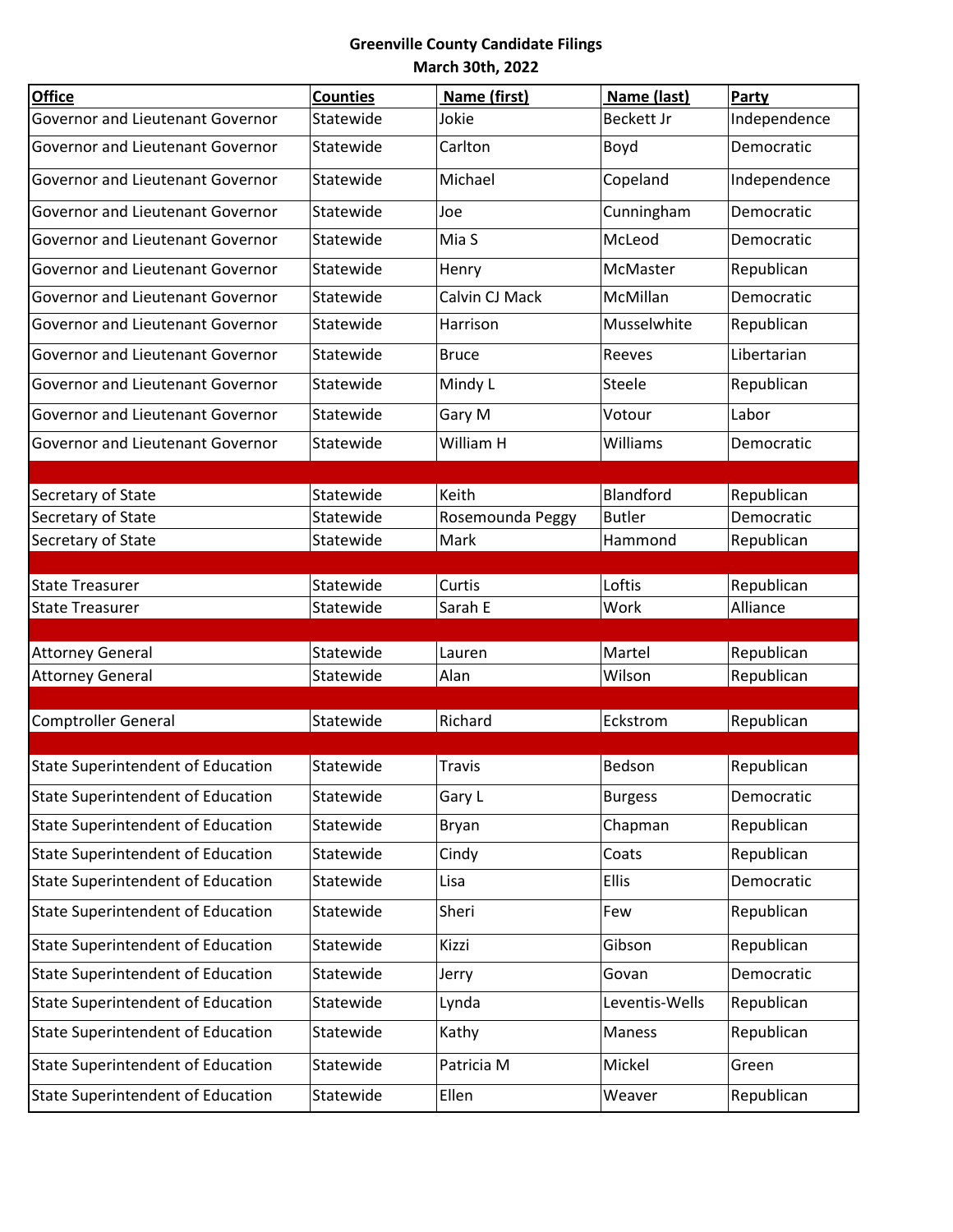| Commissioner of Agriculture                   | Statewide                                                                                                                               | Bill                     | Bledsoe       | Constitution           |
|-----------------------------------------------|-----------------------------------------------------------------------------------------------------------------------------------------|--------------------------|---------------|------------------------|
| Commissioner of Agriculture                   | Statewide                                                                                                                               | Bill                     | Bledsoe       | Republican             |
| Commissioner of Agriculture                   | Statewide                                                                                                                               | David                    | Edmond        | Green                  |
| Commissioner of Agriculture                   | Statewide                                                                                                                               | Chris                    | <b>Nelums</b> | <b>United Citizens</b> |
| Commissioner of Agriculture                   | Statewide                                                                                                                               | Bob                      | Rozier        | Republican             |
| Commissioner of Agriculture                   | Statewide                                                                                                                               | Hugh                     | Weathers      | Republican             |
| <b>FEDERAL OFFICES</b>                        |                                                                                                                                         |                          |               |                        |
| U.S. Senate 2                                 | Statewide                                                                                                                               | <b>Catherine Fleming</b> | <b>Bruce</b>  | Democratic             |
| U.S. Senate 2                                 | Statewide                                                                                                                               | Angela                   | Geter         | Democratic             |
| U.S. Senate 2                                 | Statewide                                                                                                                               | Krystle                  | Matthews      | Democratic             |
| U.S. Senate 2                                 | Statewide                                                                                                                               | Tim                      | Scott         | Republican             |
|                                               |                                                                                                                                         |                          |               |                        |
| U.S House of Representative, District 3       | Abbeville,<br>Anderson,<br>Edgefield,<br>Greenville,<br>Greenwood,<br>Laurens,<br>McCormick,<br>Newberry,<br>Oconee, Pickens,<br>Saluda | Jeff                     | Duncan        | Republican             |
| U.S. House of Representatives, District       | GREENVILLE,                                                                                                                             | George                   | Abuzeid       | Republican             |
| 04                                            | SPARTANBURG                                                                                                                             |                          |               |                        |
| U.S. House of Representatives, District<br>04 | GREENVILLE,<br>SPARTANBURG                                                                                                              | Mark                     | <b>Burns</b>  | Republican             |
| U.S. House of Representatives, District<br>04 | GREENVILLE,<br>SPARTANBURG                                                                                                              | Michael                  | Chandler      | Constitution           |
| U.S. House of Representatives, District<br>04 | GREENVILLE,<br>SPARTANBURG                                                                                                              | Ken                      | Hill          | Democratic             |
| U.S. House of Representatives, District<br>04 | GREENVILLE,<br>SPARTANBURG                                                                                                              | Michael Mike             | LaPierre      | Republican             |
| U.S. House of Representatives, District<br>04 | GREENVILLE,<br>SPARTANBURG                                                                                                              | William                  | Timmons       | Republican             |
| <b>STATE DISTRICT OFFICES</b>                 |                                                                                                                                         |                          |               |                        |
| State House of Representatives,<br>District 5 | GREENVILLE,<br><b>PICKENS</b>                                                                                                           | Clay                     | Hamlett       | Republican             |
| State House of Representatives,<br>District 5 | GREENVILLE,<br><b>PICKENS</b>                                                                                                           | Neal                     | Collins       | Republican             |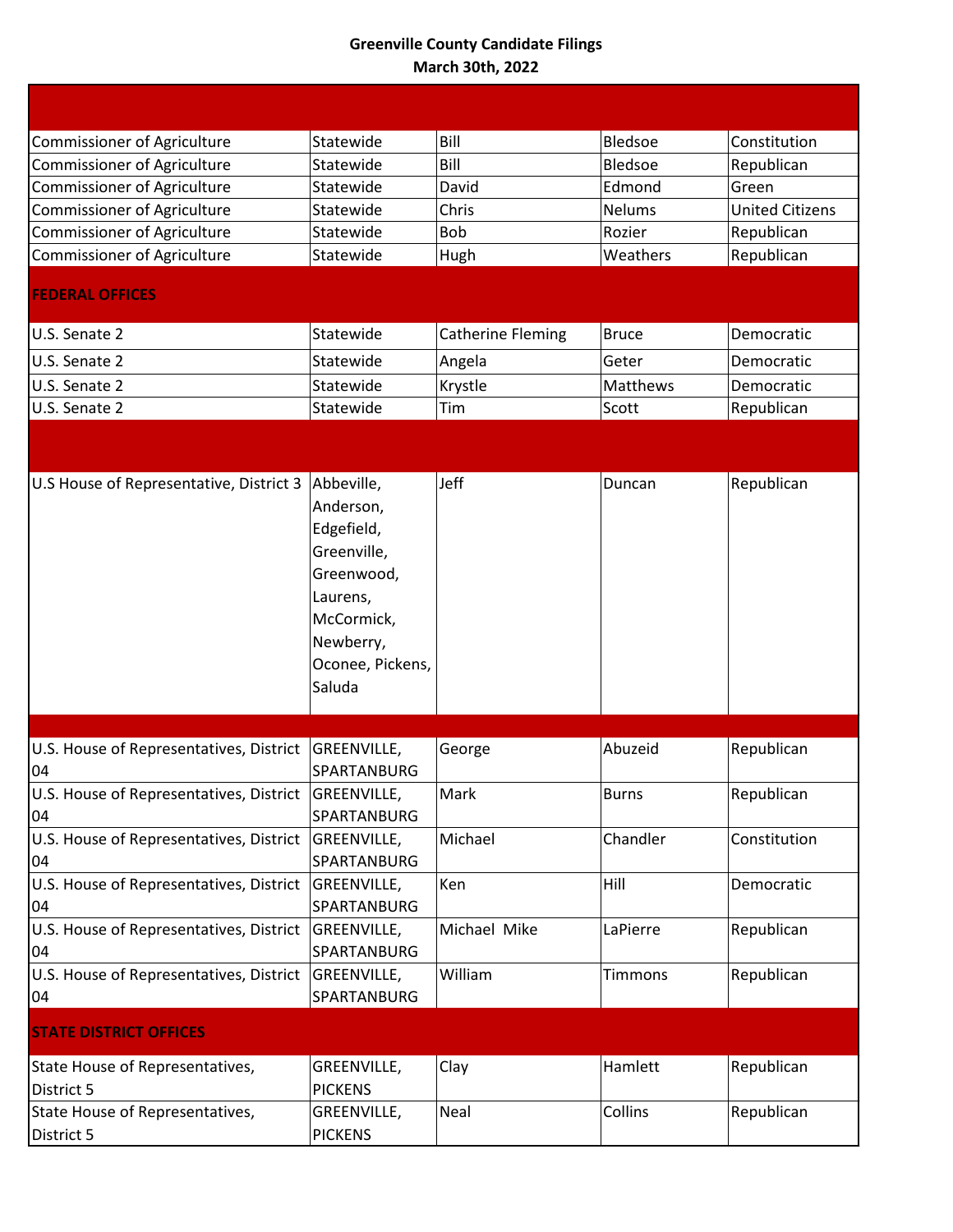| State House of Representatives,                | GREENVILLE,       | Dennis Bo | Roberts        | Republican |
|------------------------------------------------|-------------------|-----------|----------------|------------|
| District 5                                     | <b>PICKENS</b>    |           |                |            |
|                                                |                   |           |                |            |
| State House of Representatives,                | ABBEVILLE,        | Alex      | Foppoli        | Republican |
| District 7                                     | ANDERSON,         |           |                |            |
|                                                | <b>GREENVILLE</b> |           |                |            |
| State House of Representatives,                | ABBEVILLE,        | Chris     | Salley         | Democratic |
| District 7                                     | ANDERSON,         |           |                |            |
|                                                | <b>GREENVILLE</b> |           |                |            |
| State House of Representatives,                | ABBEVILLE,        | Jay       | West           | Republican |
| District 7                                     | ANDERSON,         |           |                |            |
|                                                | <b>GREENVILLE</b> |           |                |            |
| State House of Representatives,                | ANDERSON,         | Thomas    | Beach          | Republican |
| District 10                                    | GREENVILLE,       |           |                |            |
|                                                | <b>PICKENS</b>    |           |                |            |
| State House of Representatives,                | ANDERSON,         | West      | Cox            | Republican |
| District 10                                    | GREENVILLE,       |           |                |            |
|                                                | <b>PICKENS</b>    |           |                |            |
| State House of Representatives,                | ANDERSON,         | Mark      | Durham         | Republican |
| District 10                                    | GREENVILLE,       |           |                |            |
|                                                | <b>PICKENS</b>    |           |                |            |
|                                                |                   |           |                |            |
| State House of Representatives,                | GREENVILLE,       | Mark N    | Willis         | Republican |
| District 16                                    | <b>LAURENS</b>    |           |                |            |
| State House of Representatives,                | <b>GREENVILLE</b> | Mike      | <b>Burns</b>   | Republican |
| District 17                                    |                   |           |                |            |
|                                                |                   |           |                |            |
| State House of Representatives,                | <b>GREENVILLE</b> | Keith     | Jones          | Republican |
| District 18                                    |                   |           |                |            |
| State House of Representatives,                | <b>GREENVILLE</b> | Alan      | Morgan         | Republican |
| District 18                                    |                   |           |                |            |
| State House of Representatives,                | <b>GREENVILLE</b> | Michael   | Reitz          | Democratic |
| District 18                                    |                   |           |                |            |
|                                                |                   |           |                |            |
| State House of Representatives,<br>District 19 | <b>GREENVILLE</b> | Patrick   | Haddon         | Republican |
|                                                |                   |           |                |            |
| State House of Representatives,                | <b>GREENVILLE</b> | Peter G   | <b>Buttram</b> | Republican |
| District 20                                    |                   |           |                |            |
| State House of Representatives,                | <b>GREENVILLE</b> | Adam      | Morgan         | Republican |
| District 20                                    |                   |           |                |            |
|                                                |                   |           |                |            |
| State House of Representatives,                | <b>GREENVILLE</b> | Bobby     | Cox            | Republican |
| District 21                                    |                   |           |                |            |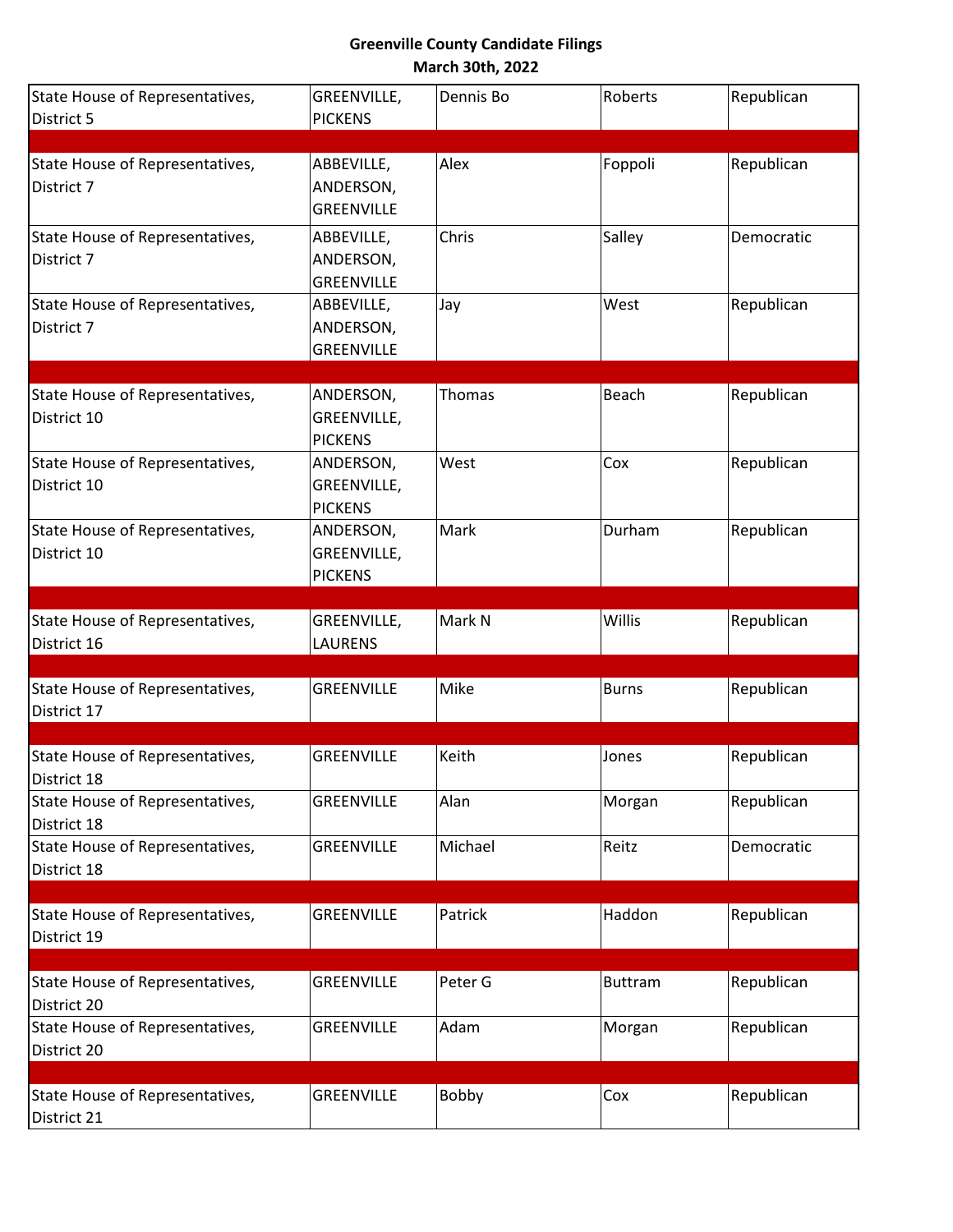| State House of Representatives,<br>District 22 | <b>GREENVILLE</b>          | <b>Brett</b> | <b>Brocato</b> | Republican   |
|------------------------------------------------|----------------------------|--------------|----------------|--------------|
| State House of Representatives,<br>District 22 | GREENVILLE                 | Jason        | Elliott        | Republican   |
|                                                |                            |              |                |              |
| State House of Representatives,<br>District 23 | GREENVILLE                 | Chandra      | <b>Dillard</b> | Democratic   |
|                                                |                            |              |                |              |
| State House of Representatives,<br>District 24 | Greenville                 | <b>Bruce</b> | Bannister      | Republican   |
|                                                |                            |              |                |              |
| State House of Representatives,<br>District 25 | <b>GREENVILLE</b>          | Adriene      | Atkinson       | Democratic   |
| State House of Representatives,<br>District 25 | <b>GREENVILLE</b>          | Justin       | <b>Bennett</b> | Democratic   |
| State House of Representatives,<br>District 25 | <b>GREENVILLE</b>          | Tony         | Boyce          | Independence |
| State House of Representatives,<br>District 25 | <b>GREENVILLE</b>          | Wendell      | Jones          | Democratic   |
| State House of Representatives,<br>District 25 | <b>GREENVILLE</b>          | Yvonne       | Julian         | Republican   |
| State House of Representatives,<br>District 25 | <b>GREENVILLE</b>          | Jack         | Logan          | Libertarian  |
| State House of Representatives,<br>District 25 | <b>GREENVILLE</b>          | Derrick L    | Quarles        | Democratic   |
| State House of Representatives,<br>District 25 | <b>GREENVILLE</b>          | <b>Bruce</b> | Wilson         | Democratic   |
|                                                |                            |              |                |              |
| State House of Representatives,<br>District 27 | <b>GREENVILLE</b>          | Cynthia      | Horner         | Republican   |
| State House of Representatives,<br>District 27 | GREENVILLE                 | Laird        | Minor          | Republican   |
| State House of Representatives,<br>District 27 | <b>GREENVILLE</b>          | David        | Vaughan        | Republican   |
| State House of Representatives,<br>District 27 | <b>GREENVILLE</b>          | Ira E        | Williams       | Republican   |
|                                                |                            |              |                |              |
| State House of Representatives,<br>District 28 | <b>GREENVILLE</b>          |              | Fritz          | Democratic   |
| State House of Representatives,<br>District 28 | <b>GREENVILLE</b>          | Ashley       | Trantham       | Republican   |
|                                                |                            |              |                |              |
| State House of Representatives,<br>District 35 | GREENVILLE,<br>SPARTANBURG | Bill         | Chumley        | Republican   |
| State House of Representatives,<br>District 35 | GREENVILLE,<br>SPARTANBURG | Joseph       | Pellegrino     | Republican   |